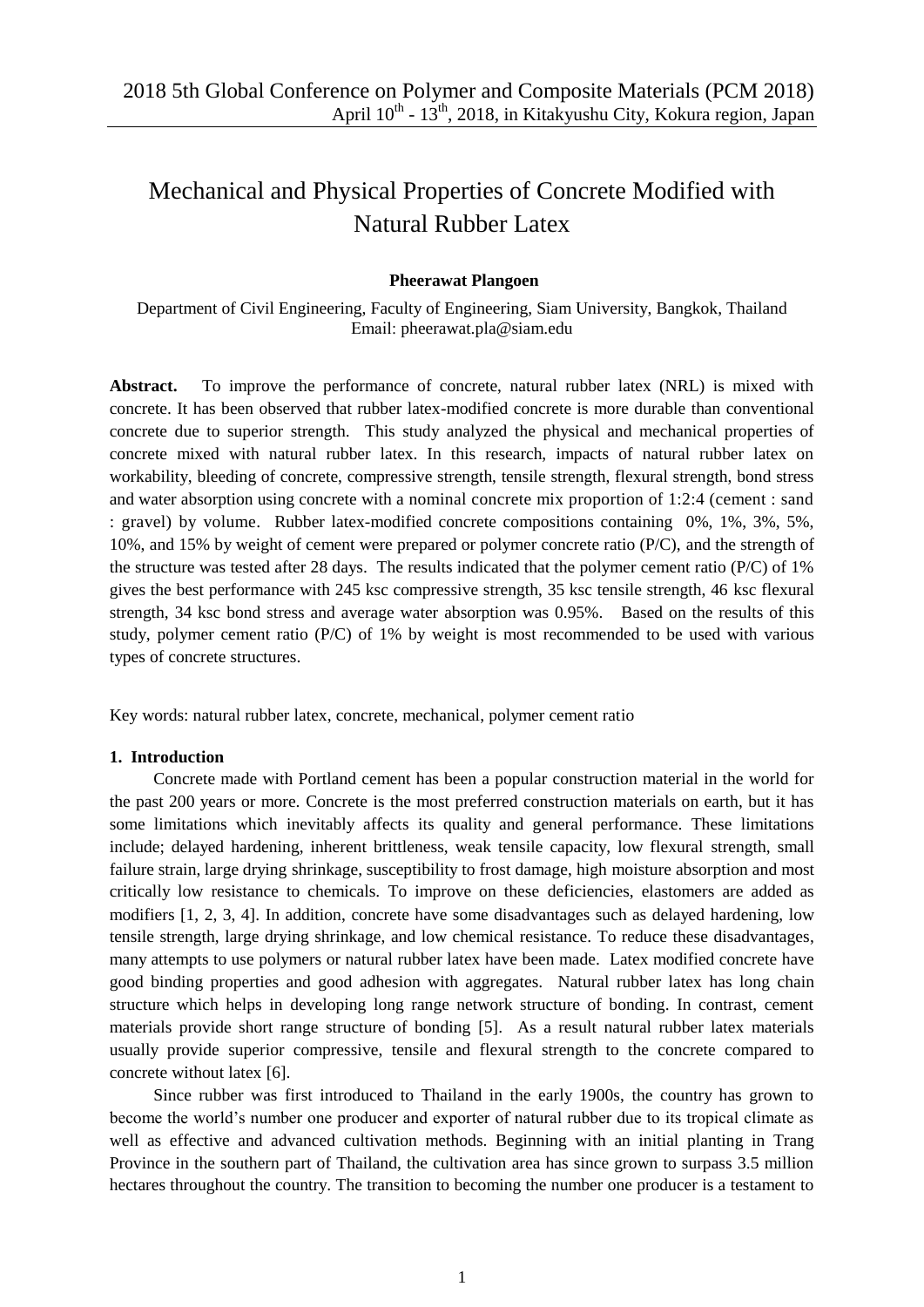the industry's focus and drive. Thailand stepped into the first rank in producing and exporting the natural rubbers by producing and exporting at 34% and 47% of overall capacities in the world. Nowadays, several researches in Thailand study the applications of latex for utilizing in construction materials. For example, (i) the development of irrigation canal mix with rubber latex for farm irrigation system [7], (ii) application of rubber latex and soil cement develop drought relieving water pond [8], and (iii) the development of coating material mixed with rubber latex for irrigation canal maintenance [9]. This research analyzed the physical and mechanical properties of concrete mixed with rubber latex (pre-vulcanized latex (for the development of irrigation canals. The experiment was performed in a laboratory to test the properties of the mixture in terms of workability, bleeding of concrete, compressive strength, tensile strength, flexural strength, bond stress and water absorption ratio.

# **2. Materials and method**

# *2.1 Cement*

Ordinary Portland cement of 53 grades conforming to ISI standards has been procured and the properties of the cement are investigated in the laboratory (Fig. 1)

## *2.2 Fine aggregate*

The locally available river sand conforming to grading zone-II of IS 383-1970 has been used as Fine Aggregate. The Specific Gravity of fine aggregates is 2.69 with a fineness modulus of 2.77

## *2.3 Coarse aggregate*

Natural granite aggregate having fineness modulus of 7.1 was used.

## *2.4 Water*

Water which is free from all organic impurities is used to develop this concrete mix in the study.

## *2.5 Rubber latex*

Natural rubber latex was used for this research.



Figure 1. concrete material : Coarse aggregate, Fine aggregate, cement and rubber latex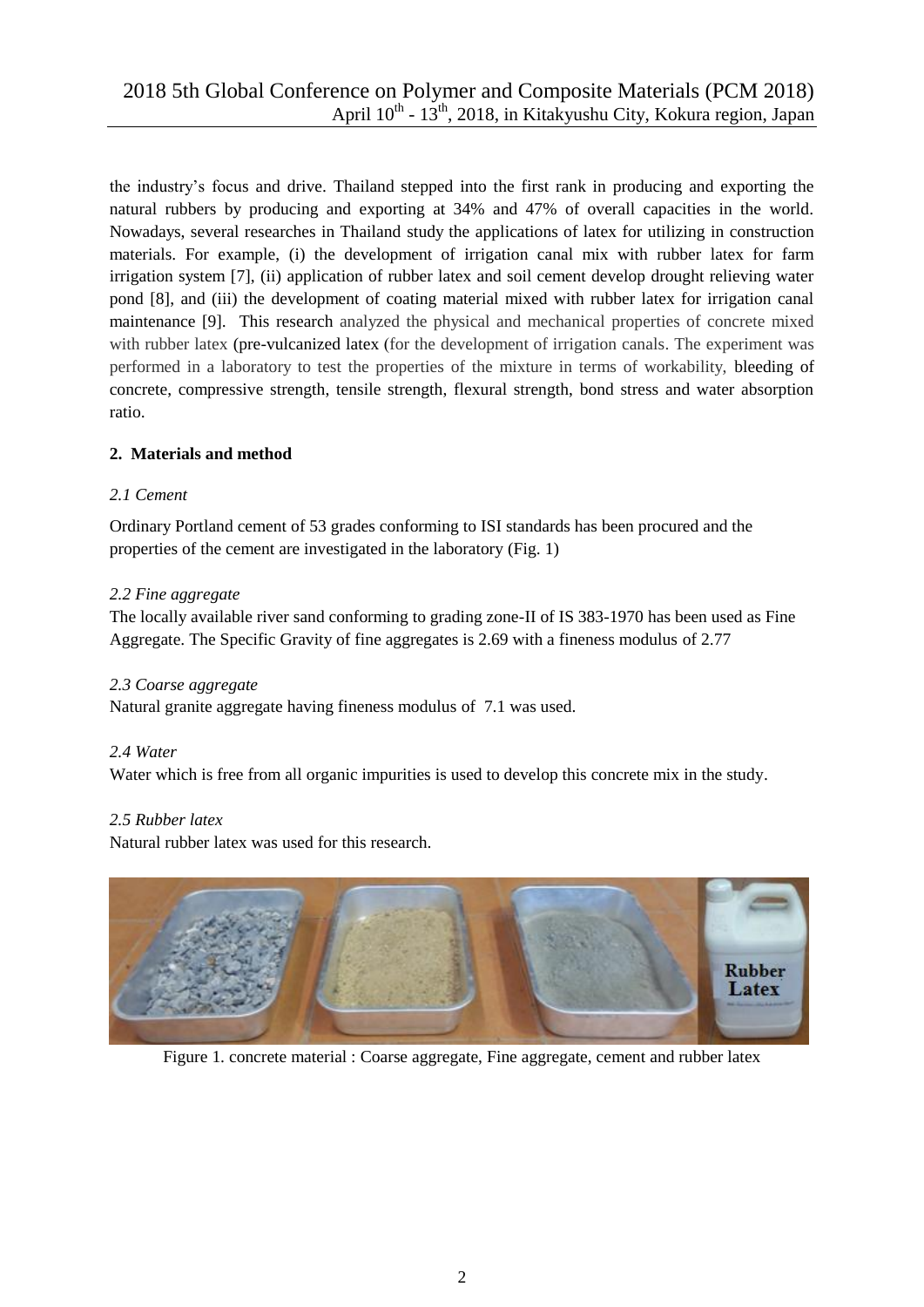## *2.6 Mix design of concrete*

The Dry Loose Bulk Densities (DLBD) method is an accurate method to calculate cement, sand and aggregate for a given nominal mix concrete. This gives accurate results as it takes into account the Dry Loose Bulk Densities of materials like Sand and Aggregate which varies based on the local source of the material. For calculation, we consider a nominal concrete mix proportion of 1:2:4 (Grade of concrete M20-1:2:4) and water cement ratio 0.55. So, the following are the materials required to produce 1 cum of concrete of a given nominal mix proportion will require cement 316 kg, sand 704 kg, aggregate 1450 kg and water 174 kg.

## *2.7 Latex Modified Concrete (LMC)*

In this research, latex modified concrete compositions containing 0%, 1%, 3%, 5%, 10%, and 15% natural rubber latex (Table 1) by weight of cement were prepared or polymer concrete ratio (P/C). Therefore, one bag of cement (50 Kgs) has to be mixed with 115 kgs of Sand, 209 Kgs of aggregate and 27.5 kgs of water to produce M20 grade (Table 2) concrete for polymer cement ratio 0%. Table 1 shows amount of Polymer and cement (P/C) were mixed in different proportions of 0%, 1%, 3%, 5%, 10% and 15% by weight to prepare the solution and was further added to one bag of cement (50 Kgs).

| P/C | Solid | Latex    | Water |  |
|-----|-------|----------|-------|--|
|     | (kgs) | (kgs)    | (kgs) |  |
| 0%  | 0     | $\theta$ | 27.50 |  |
| 1%  | 0.5   | 0.83     | 27.17 |  |
| 3%  | 1.5   | 2.50     | 26.50 |  |
| 5%  | 2.5   | 4.16     | 25.84 |  |
| 10% | 5     | 8.33     | 24.17 |  |
| 15% | 7.5   | 12.5     | 22.50 |  |

Table 1. Polymer cement ratio (P/C) 0%, 1%, 3%, 5%, 10% and 15% (by weight) and amount of water and latex for cement 50 kg

| Table 2. The mix ratios of the cement type for 50 kg in the research |  |
|----------------------------------------------------------------------|--|
|                                                                      |  |

| Materials      | Weight (kg) |             |            |             |              |             |  |
|----------------|-------------|-------------|------------|-------------|--------------|-------------|--|
|                | $P/C = 0\%$ | $P/C = 1\%$ | $P/C = 3%$ | $P/C = 5\%$ | $P/C = 10\%$ | $P/C = 15%$ |  |
| Cement         | 50          | 50          | 50         | 50          | 50           | 50          |  |
| Fine aggregate | 115         | 115         | 115        | 115         | 115          | 115         |  |
| Coarse         | 209         | 209         | 209        | 209         | 209          | 209         |  |
| aggregate      |             |             |            |             |              |             |  |
| Water          | 27.5        | 27.17       | 26.5       | 25.84       | 24.17        | 22.5        |  |
| Latex          | $\theta$    | 0.83        | 2.5        | 4.16        | 8.33         | 12.5        |  |
| Total          | 401.5       | 402         | 403        | 404         | 406.5        | 409         |  |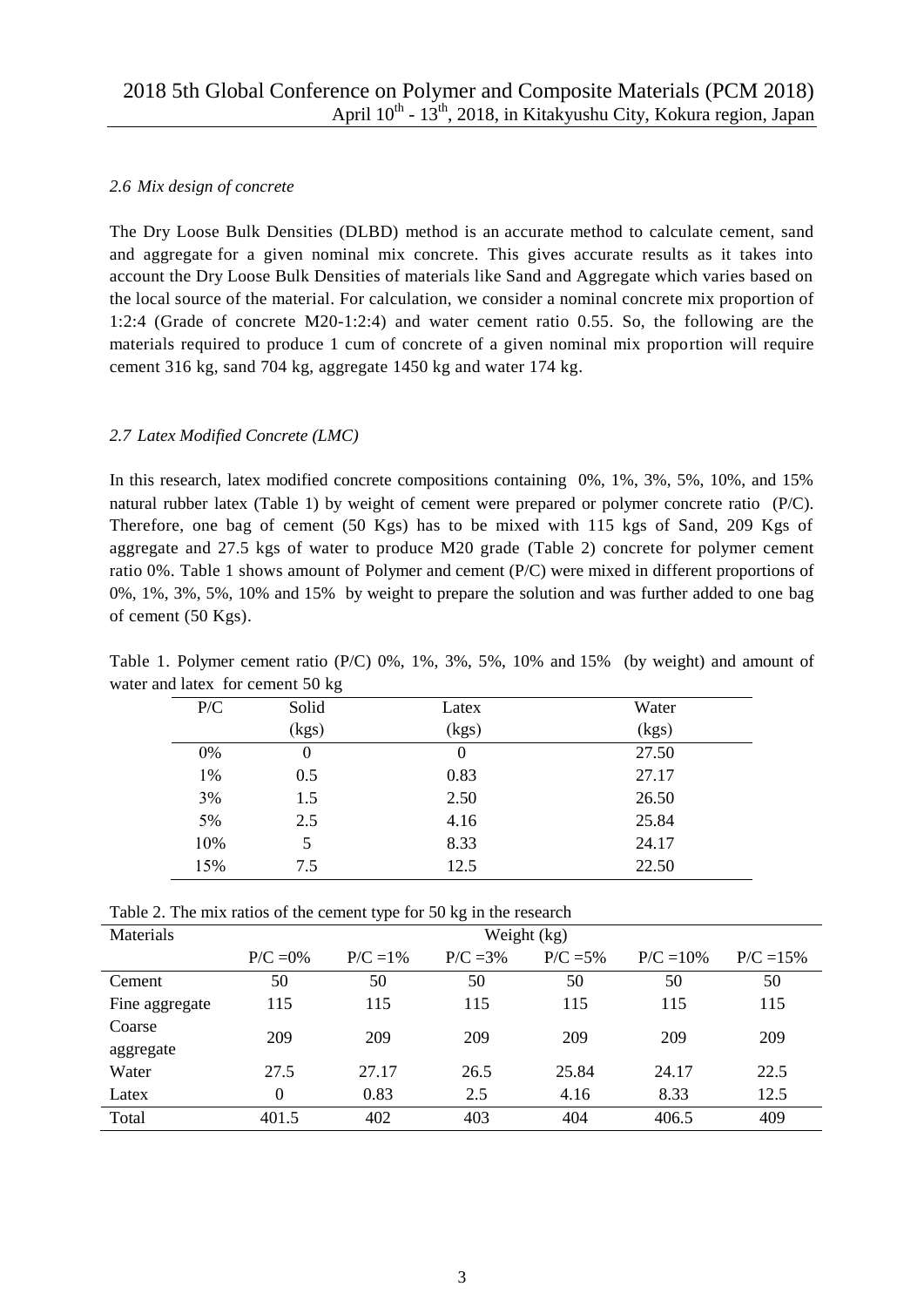# *2.8 Curing*

The moulds were removed after 24 hours and the specimens were covered by plastic (Fig. 2). After curing the specimens for a period of 28 days the specimens were removed out and allowed to dry under shade



Figure 2. Curing of specimen

# **3. Experimental work and discussion**

## *3.1 Workability*

The result for the workability of concrete mixed with natural rubber latex is shown in Fig. 3. The graph shows data between slump test and the percentage of polymer cement ratio (P/C) mixed with concrete. It is clear that rubber latex has effect on slump of concrete that this revealed a decrease in the workability with an increase in polymer cement ratio. The use of rubber latex to partially replace cement (P/C = 1%, P/C = 3% and P/C = 5%) slightly reduced the slump approximately 1 cm to 2 cm when it compare with normal concrete ( $P/C = 1\%$ ). However, there was a significant decrease in slump of concrete mixed with polymer cement ratio ( $P/C$ ) of 10% and 15% around 4.5 cm to 7.5 cm (Fig. 4). The reduction in workability with increase polymer cement ratio is due to the nature of polymer particles which repels water.



Figure 3. Slump test of concrete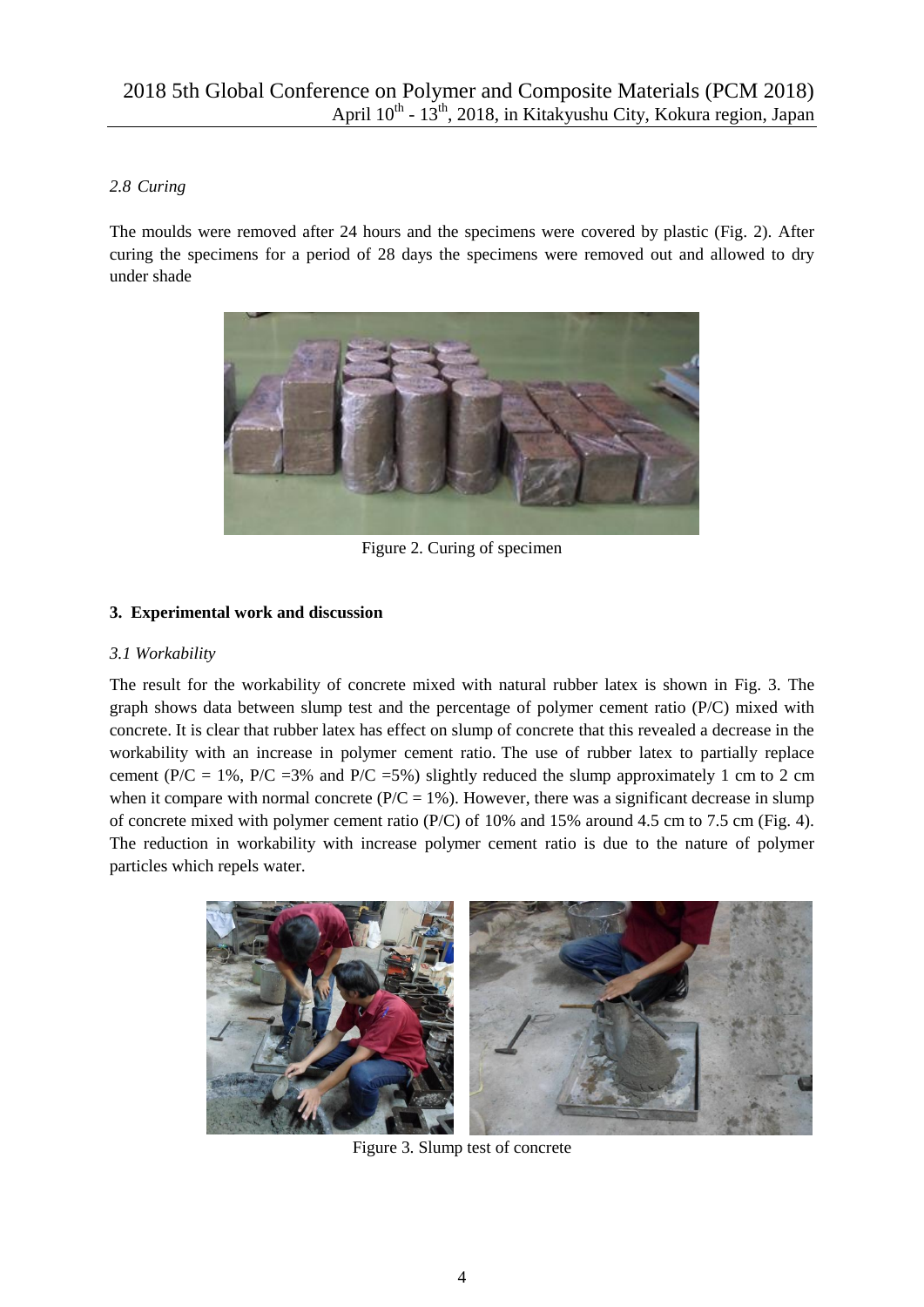

Figure 4. Workability of fresh concrete mixed with natural rubber latex

#### *3.2 Compressive strength of concrete*

Compressive strength tests were conducted on cured cube specimen at 28 days age using a compression testing machine of 200 tons capacity. The cubes were fitted at centre in compression testing machine and a very small load was applied to keep the cube in position. The load was then slowly applied to the tested cube until failure as Figure 5. For the concrete the compression strength is the main criteria to know the mechanical properties of the concrete, here the compressive strength of concrete is conducted for the various percentages of the pre-vulcanized rubber latex added concrete, compression strength of the pre-vulcanized rubber latex added concrete was increased for the lower percentage of the pre-vulcanized rubber latex, at the 5% of the polymer cement ratio (P/C) compression strength is increased there after compression strength of the pre-vulcanized rubber latex added high strength concrete is decreases therefore the optimum percentage of the natural rubber latex for the compression is 5%. Figure 6 shows the comparison of compressive strength concrete between normal concrete and rubber latex modified concrete with addition of 5, 10 and 15% of pre-vulcanized rubber latex. Focusing on the outcome of the result it can be seen that normal concrete (P/C=0%) gives higher compressive strength when compared with other rubber latex modified concrete. The impact of the latex inclusion is clearly seen as the modified concrete entertained little reduction in compressive strength when compared with the normal concrete. This is because the curve for the normal concrete is going down more than the curves for the modified concrete.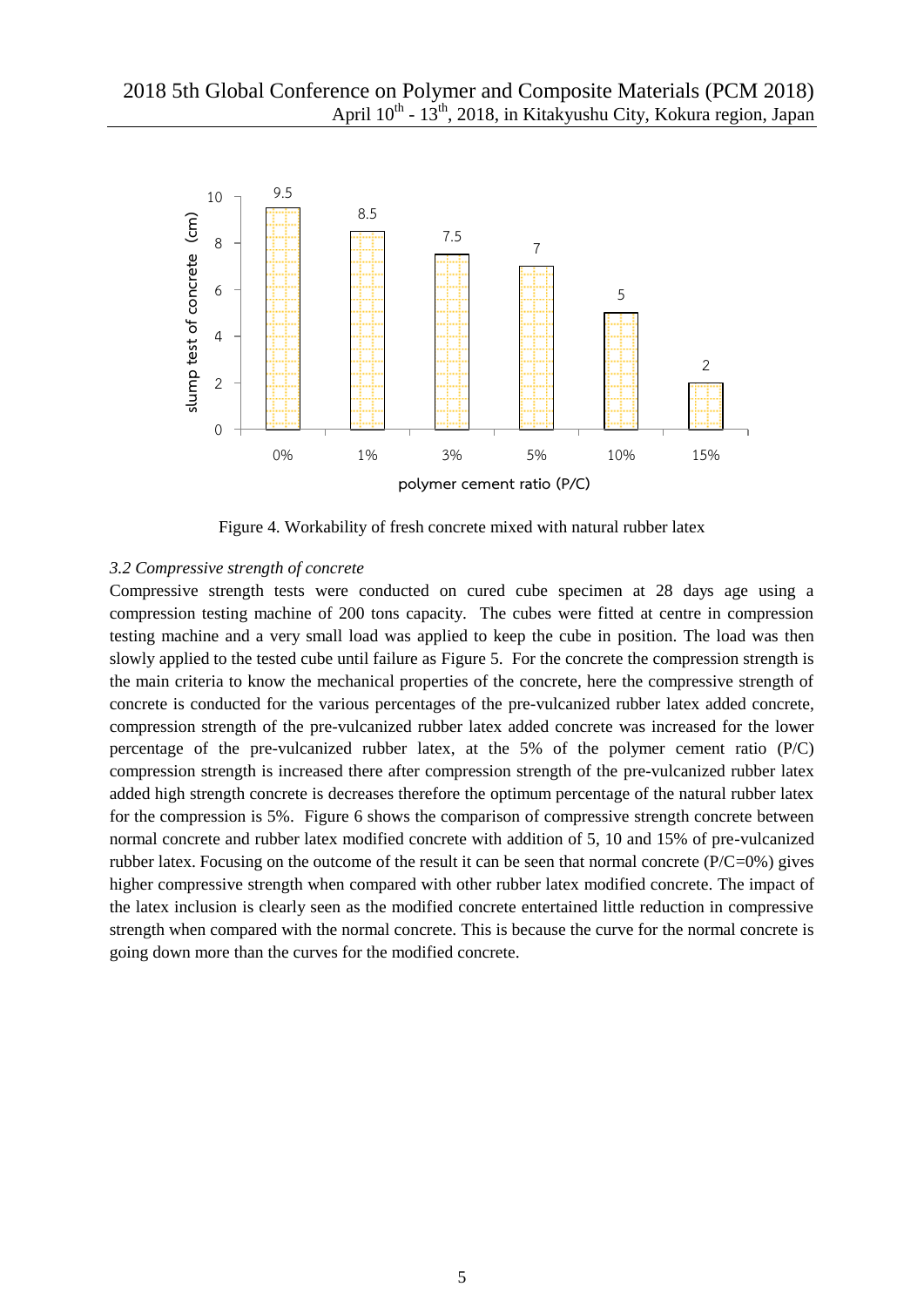

Figure 5. Cube specimen compressive strength test



Figure 6. Effect of natural rubber latex on compressive strength of concrete

## *3.3 Flexural strength of concrete*

Flexural strength is one measure of the tensile strength of concrete. It is a measure of an unreinforced concrete beam to resist failure in bending (Fig. 7). The flexural strength is also one of the main criteria for finding the mechanical properties of the concrete. Here the flexural strength of the concrete was observed that due to the effect of rubber latex flexural strength of the natural rubber latex added high strength Concrete (42 ksc to 46 ksc) is increased as polymer cement ratio between 1% to 5%. Fig. 11 shows the flexural strength results of concrete mixed with natural rubber latex. Therefore optimum polymer cement ratio is 1% for the flexural strength (46 ksc) of natural rubber latex added concrete.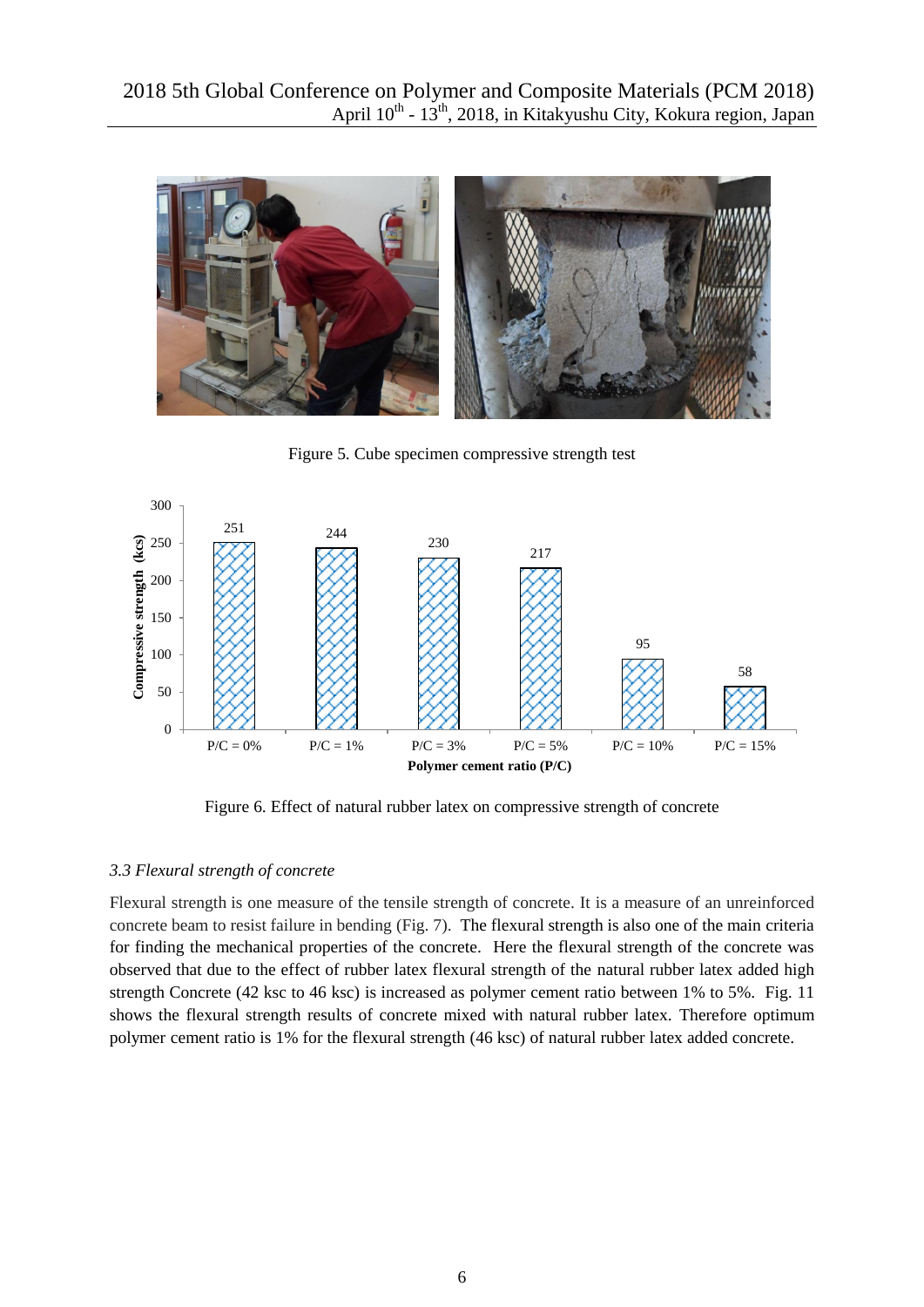

Figure 7. Beam specimen loading arrangement (flexural strength test)



Figure 8. Effect of pre-vulcanized rubber latex on flexural strength of concrete

## *3.4 Water absorption of concrete*

Fig. 9 shows the water absorption result conducted on rubber latex modified concrete. It can be seen from the figure that 1% of polymer concrete ratio provide the most effective dosage among other quantities used as it allows for minimum water absorption (0.95%) in the concrete. Normally, latexmodified concrete [5] have a structure in which larger pores can be filled with polymers therefore reducing water absorption, water permeability and water vapor transmission. However, specimens with higher than 5% of polymer cement ratio give poor water exclusion properties toward concrete [6]. This is probably due to excess latex pushing aggregates further away thus creating a room for higher absorption. In addition, physical observations during the experiment have clearly indicated a technical lapse in the suitability of this method in assessing the water absorption of latex modified concrete.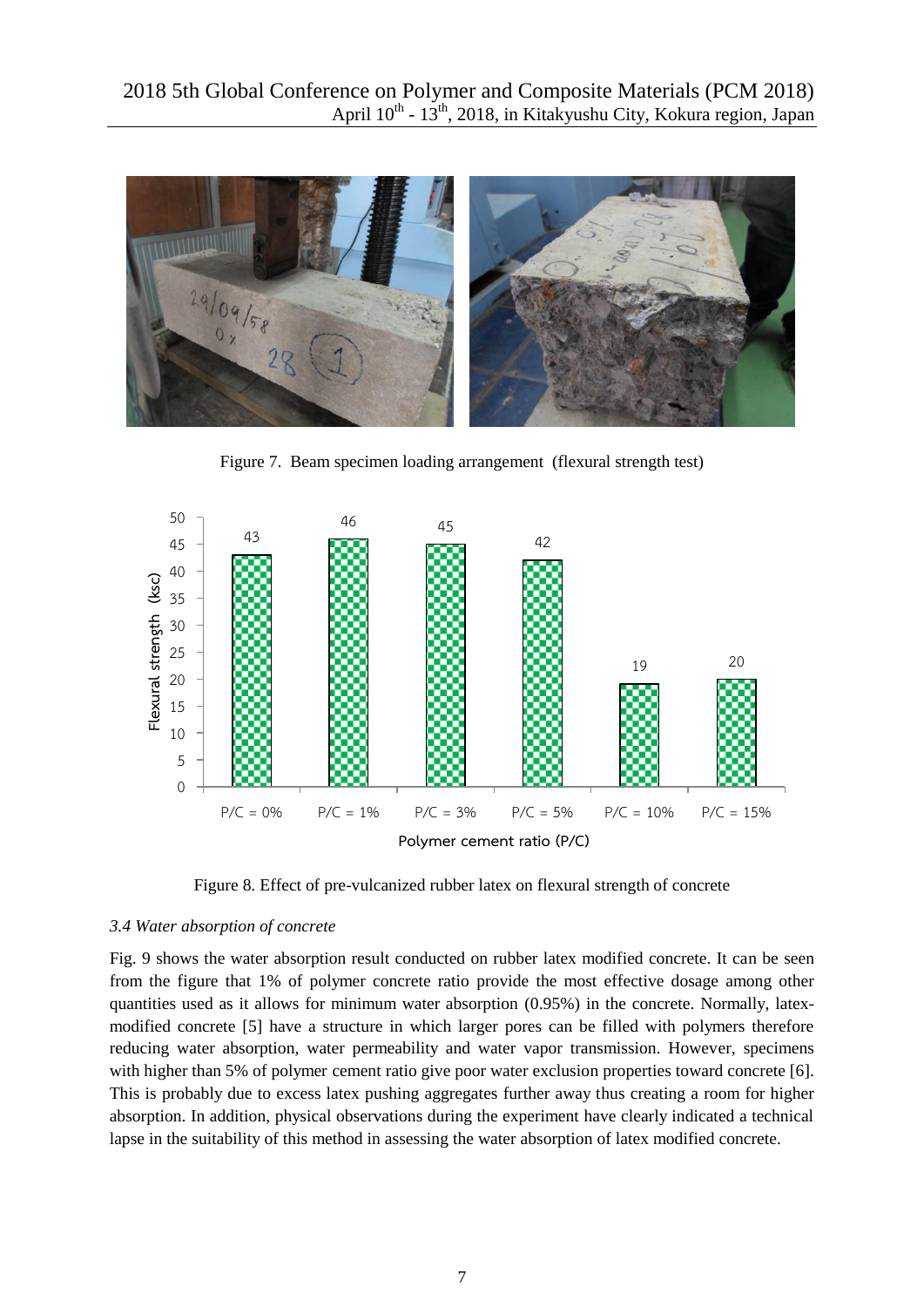

Figure 9. Effect of natural rubber latex on water absorption of concrete

#### **4. Conclusions**

This study analyzed the physical and mechanical properties of concrete mixed with natural rubber latex. The polymer cement ratios (P/C) for this testing are 0%, 1%, 3%, 5%, 10%, and 15% by weight of cement were prepared concrete with a nominal concrete mix proportion of 1:2:4 (cement : sand : gravel) by volume. The results indicated that the polymer cement ratio (P/C) of 1% gives the best performance with 245 ksc compressive strength, 35 ksc tensile strength, 46 ksc flexural strength, 34 ksc bond stress and average water absorption was 0.95%. Based on the results of this study, polymer cement ratio (P/C) of 1% by weight is most recommended to be used with various types of concrete structures such as concrete canal lining and concrete pond lining. In addition, Based on the results and observations made in this experimental research study, the following conclusion are drawn:

- 1. By the addition of natural rubber latex, there is an decrease in the workability of concrete as the polymer content increased.
- 2. The presence of natural rubber latex is proved to be effective to reduce the ingress of water in concrete. However, for the mixes rich in cement, the dosage of natural rubber latex should be so adjusted that the workability of concrete should remain in controlled limits to avoid the highly flowable concrete due to plasticizing effect of natural rubber latex.
- 3. There is an improvement in the strength of concrete as the polymer content increased in the mix of various percentage of natural rubber latex of concretes tested in this investigation.